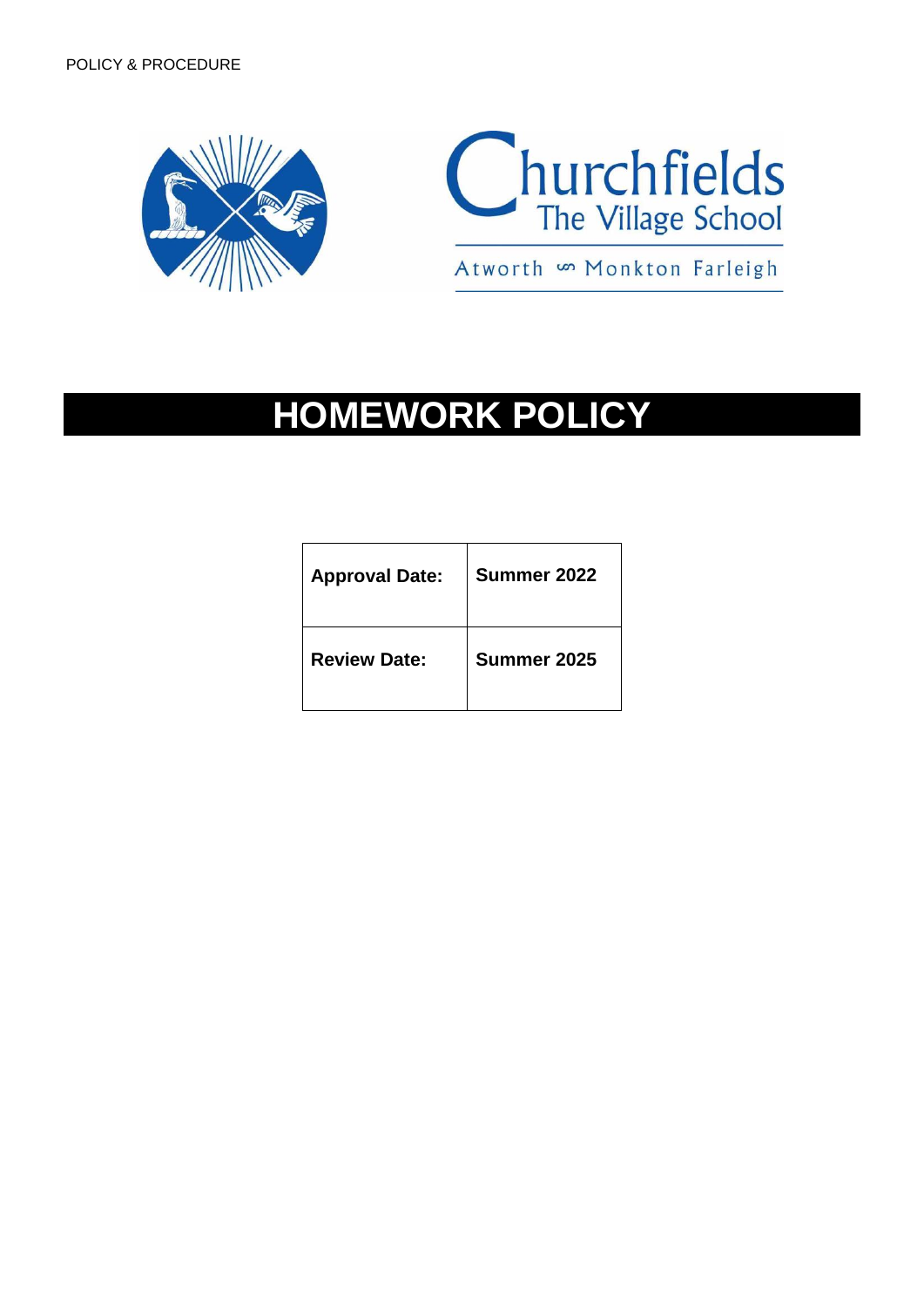# **Introduction**

Homework is anything children do outside the normal school day that contributes to their learning, in response to guidance from the school. Homework encompasses a whole variety of activities instigated by teachers and parents/carers to support the children's learning. For example, parents or carers who spend time reading stories to their children before bedtime are helping with homework.

# **Rationale**

Homework is an important part of a child's education, and can add much to a child's development.

We see homework as an important example of cooperation between teachers and parents/carers. One of the aims of our teaching is for children to develop as independent learners, and we believe that doing homework is one of the main ways in which children can acquire the skill of independent learning.

Homework plays a positive role in raising a child's level of attainment. However, we also acknowledge the important role of play and free time in a child's growth and development. While homework is important, it should not prevent children from taking part in the activities of various out-of-school clubs and of other organisations that play an important part in the lives of our pupils. We are well aware that children spend more time at home than at school, and we believe that they develop their interests and skills to the full only when parents/carers encourage them to make maximum use of the opportunities available outside school.

### **Aims and Objectives**

The aims and objectives of homework are to:

- enable pupils to make maximum progress in their academic and social development;
- help pupils develop the skills of an independent learner;
- promote cooperation between home and school in supporting each child's learning;
- enable some aspects of the curriculum to be further explored independently;
- provide educational experiences not possible in school;

• consolidate and reinforce the learning done in school, and to allow children to practise skills taught in lessons;

• help children develop good work habits for the future.

#### **Homework across the School:**

The following is guidance for teachers and parents on the minimum homework that must be set for pupils who attend Churchfields.

#### **Early Years**

In addition to the homework provided to children within Key Stage One (below), pupils in the Early Years are also provided with weekly maths games they can use with parents. Parents can choose the amount of time they play these games with their children in the course of a week.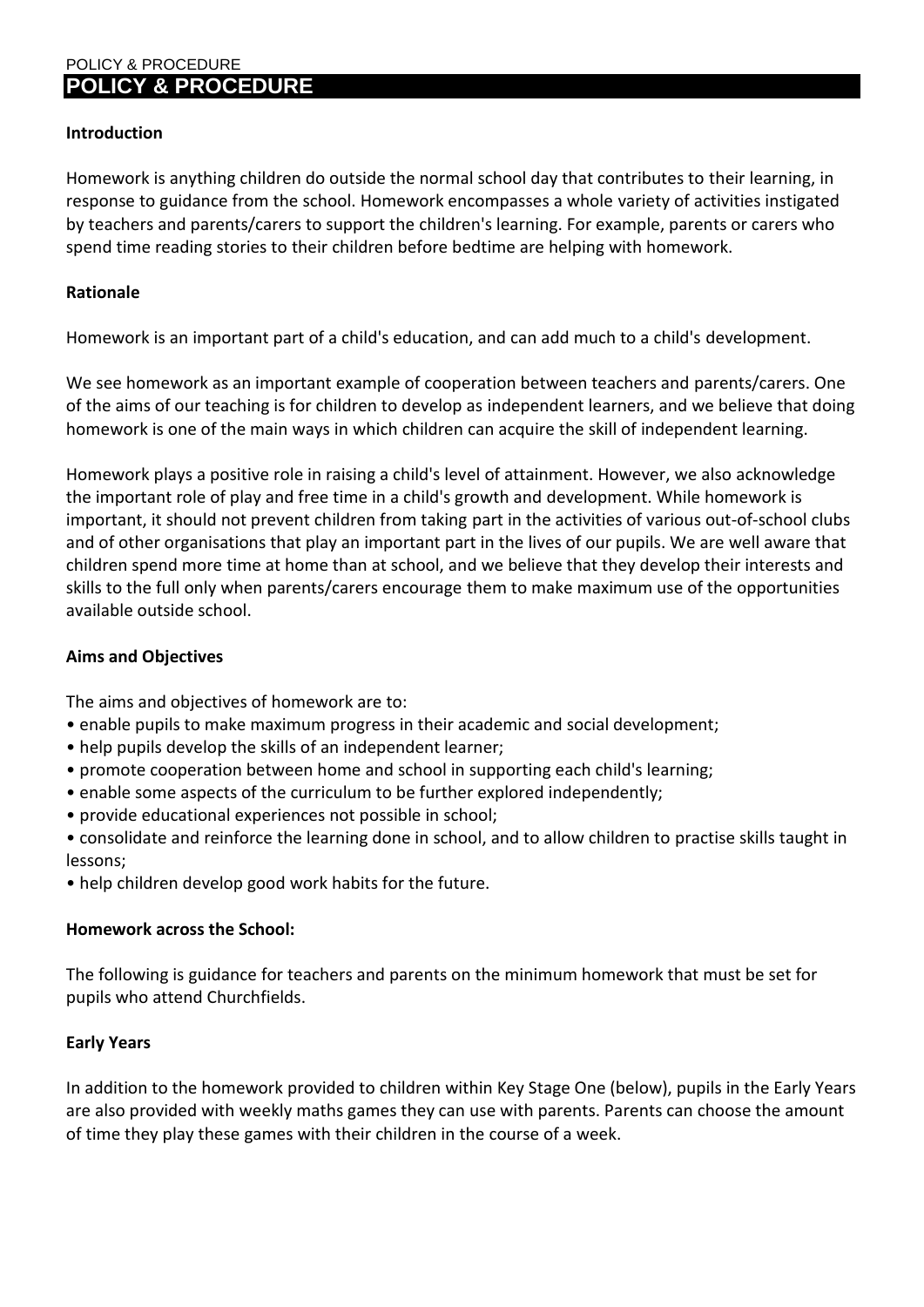# POLICY & PROCEDURE **Key Stage One**

Pupils within years one and two will receive the following homework every week. These include recommended times to be spent on each activity:

Reading  $\rightarrow$  15-20 minutes daily Spellings  $\rightarrow$  To be learned weekly

Mathletics/Maths Passport activities will also be available throughout the term.

Pupils will also be provided with a homework grid for the start of every topic (three to six times per year). This pack will contain several activities, one of which must be completed as a minimum every short term. Activities will link to the topics to be studied in the term and encompass a variety of subject areas.

# **Key Stage Two**

Pupils within years three, four, five and six will receive the following homework every week. These include recommended times to be spend on each activity:

Reading  $\rightarrow$  20 minutes, three times per week minimum

Spellings  $\rightarrow$  To be learned weekly

Multiplication tables  $\rightarrow$  To be learned weekly. These are laid out in the mathematics policy. Mathletics and maths passports use supports this.

Pupils will also be provided with a homework grid for the start of every topic (three to six times per year). This pack will contain at least nine activities, two of which must be completed as a minimum every short term. Activities will link to the topics to be studied in the term and encompass a variety of subject areas. Pupils may choose another appropriate activity of their choosing if they wish.

**In addition, in year six,** weekly activities will be provided to develop pupils' skills and knowledge, and to prepare children for end of Key Stage tests and secondary schooling. Homework clubs will run for this year group in the lead up to children sitting their end of Key Stage tests.

All teachers have the professional discretion to provide reasonable additional homework in order to be responsive to the needs of their class.

# **Role of Parents/Carers**

Parents and carers have a vital role to play in their child's education, and homework is an important part of this process. We ask parents and carers to encourage their child to complete the homework tasks that are set. We invite them to help their children as and when they feel it to be necessary and to provide them with the sort of environment that allows children to do their best. Parents and carers can support their child by providing a good working space at home, by enabling their child to visit the library regularly, provide access information technology regularly and by discussing the work that their child is doing.